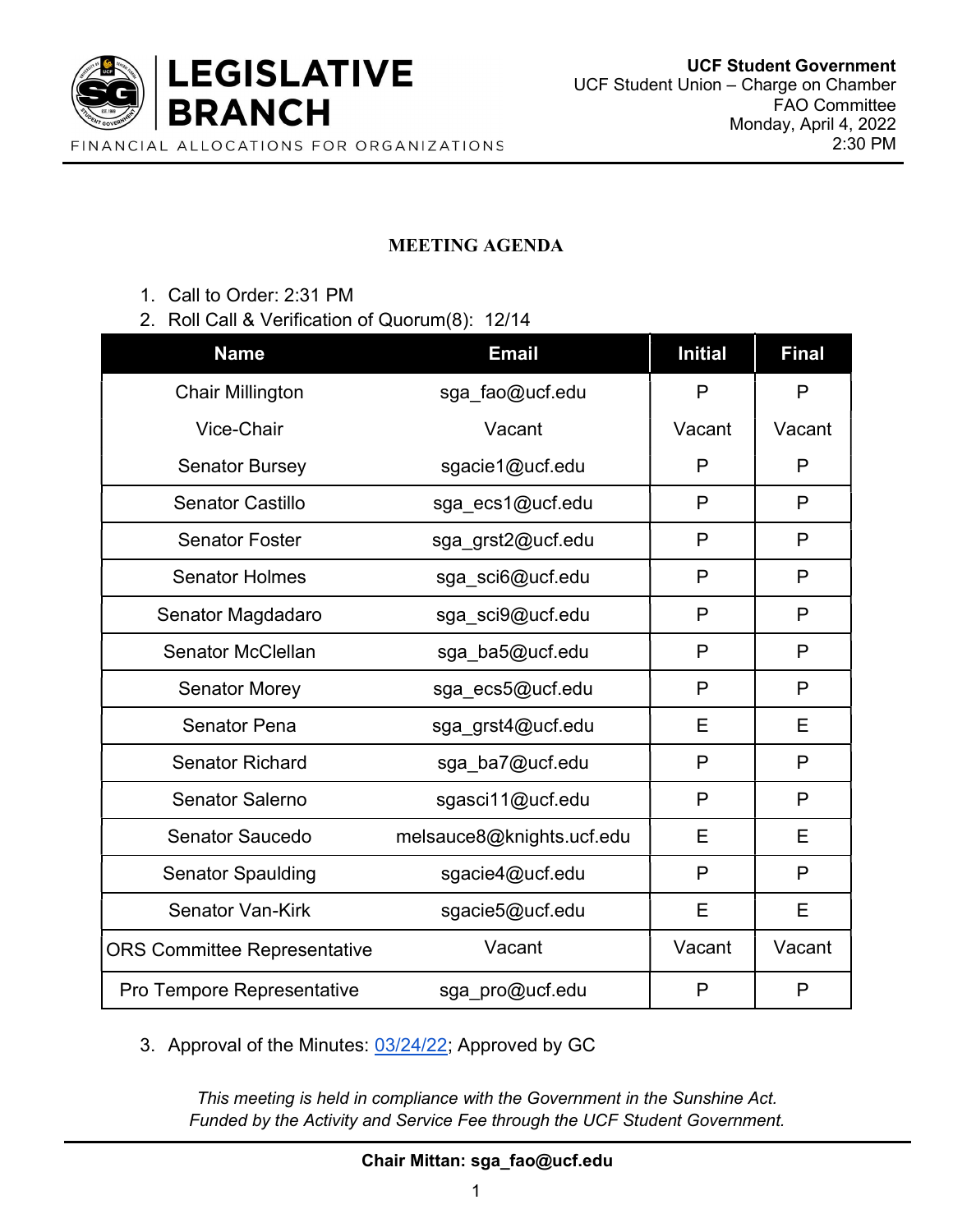

- 4. Approval of the Agenda: Approved by GC
- 5. Announcements from the Chair
	- a. Thanks
	- b. Our success is your success
	- c. Excited for VC Elections
- 6. Announcements from the Vice-Chair
	- a. None
- 7. Announcements from Committee Members
	- a. Pro-Temp Ciresi
		- i. Hello everyone, Congratulations to the new Chair!!! I have a few quick announcements for you all
		- ii. Applications for the deputy positions are open. The process for applying is to email me a copy of your resume and goal sheet to email by Friday, April 8th at 5pm. Interviews will take place next week
		- iii. Here are my Office hours for this week only. I will have a set recurring schedule after all the Committee Meeting times have been confirmed.
			- 1. Monday: 8-10am (Virtual), 11am-5pm (On Campus)
			- 2. Tuesday: 11am-5pm (On Campus)
			- 3. Wednesday: 8am-5pm (Virtual Only)
			- 4. Thursday: 1-3pm (On Campus)
			- 5. Friday: 11am-4pm (Virtual Only)
		- iv. New Leadership
			- 1. Please begin setting your meeting time for the semester in your group me's they will be due this Thursday by 5pm
			- 2. Please schedule a 1:1 with me
			- 3. Vice-Chair Elections will be held at the next committee meetings
		- v. Link to sign up for 1:1, they will be hybrid. https://calendly.com/protemp/30min
		- vi. If you're submitting legislation to be seen on first reading this week it is due to me by 5pm Wednesday.
		- vii. Please email or Group me if you have any questions!

This meeting is held in compliance with the Government in the Sunshine Act. Funded by the Activity and Service Fee through the UCF Student Government.

Chair Mittan: sga\_fao@ucf.edu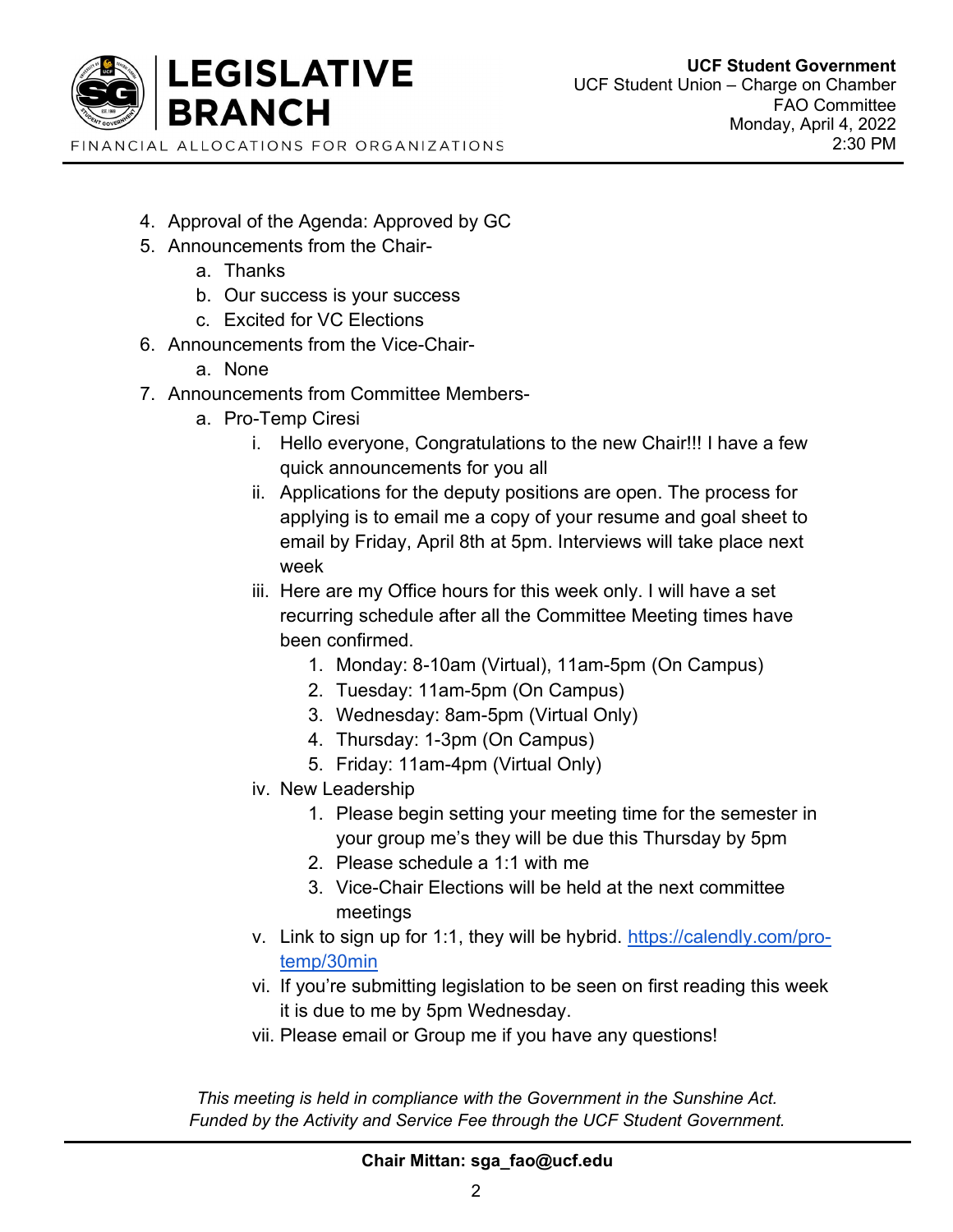

- 8. Announcements from Non-Committee Members
	- a. Speaker Kehoe
		- i. Congrats Chair Millington!
			- 1. Senate Exec will be meeting this week
			- 2. Name Tag
		- ii. Legislative Assistant applications are now open! Please refer to your email for details. Applications close Friday at noon
		- iii. Anyone for The Pledge of Allegiance? National Anthem?
	- b. Brodie
		- i. Welcome/Congrats
		- ii. Spending Policy…
- 9. Old Business
	- a. Bills-
	- b. Resolutions-
- 10. New Business
	- a. Allocations-
	- b. Bills-
	- c. Resolutions-
- 11. Member Discussion
	- a. Sen. Anderson Looking to run for Vice-Chair next week, happy to chat with any of y'all today.
- 12. Miscellaneous Business
	- a. Chair Elections
		- i. Nominations
			- 1. Sen. Richard
			- 2. Sen. Millington
		- ii. Speeches
			- 1. Sen. Richard
				- a. Senior in Econ, previous FAO VC from this Semester. I did start working with the previous Chair to be prepared. Main reason I wanted to run was to be more knowledgeable about Fiscal policy. To be the person that other senators can rely on and ask questions of. Create a fiscal team of knowledgeable senators to outreach with RSOs. Also want to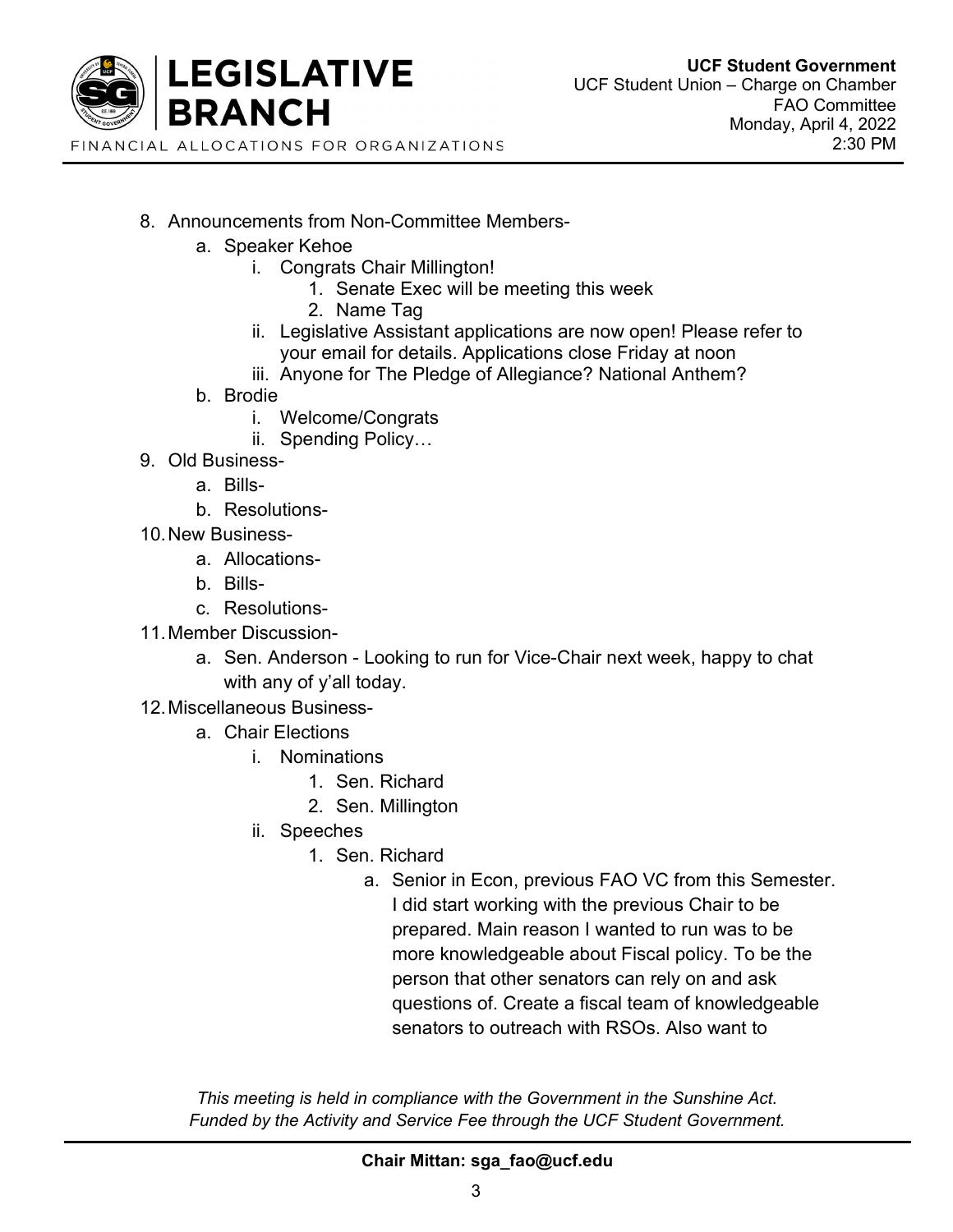

delegate more throughout the Committee. Previously the work has been centralized with the Chair and Vice Chair, but I think everyone should have a chance to be involved.

- 2. Sen. Millington
	- a. Background, I was in 52nd Session in FAO for the first semester, until I switched to CRT and beame chair for the 2nd half of the session. Being chair was valuable, saw Title VIII, and how being a fiscal Chair works. I met with Hannah, and these are the initiatives. Communication is key, I want to have an open door policy. Communicating with A&SF Office, RSOs, etc. I want to hold a mock meeting for new members to see the process. Create cheat sheets to ease the process of funding RSOs., and will announce committee member of the month. Also want to Table, reach out to RSOs.
- iii. Questioning
	- 1. Magdadaro How do you plan to work with other Fiscal Chairs?
		- a. Richard I have in the past worked with ORS, and want to continue to have them be active in the committee.
		- b. Millington Working diligently with ORS Chair and Committee Rep so they are knowledgeable about FAO Policy.
	- 2. Morey Plans to reach out to RSOs?
		- a. Millington One of the main three initiatives is exposure. Getting info to RSOs is key, finding new ways to get that information out, tabling at RSO fairs, social media, etc. Making sure spending policy stays up to date, and keeping accurate information out in the public.

This meeting is held in compliance with the Government in the Sunshine Act. Funded by the Activity and Service Fee through the UCF Student Government.

Chair Mittan: sga\_fao@ucf.edu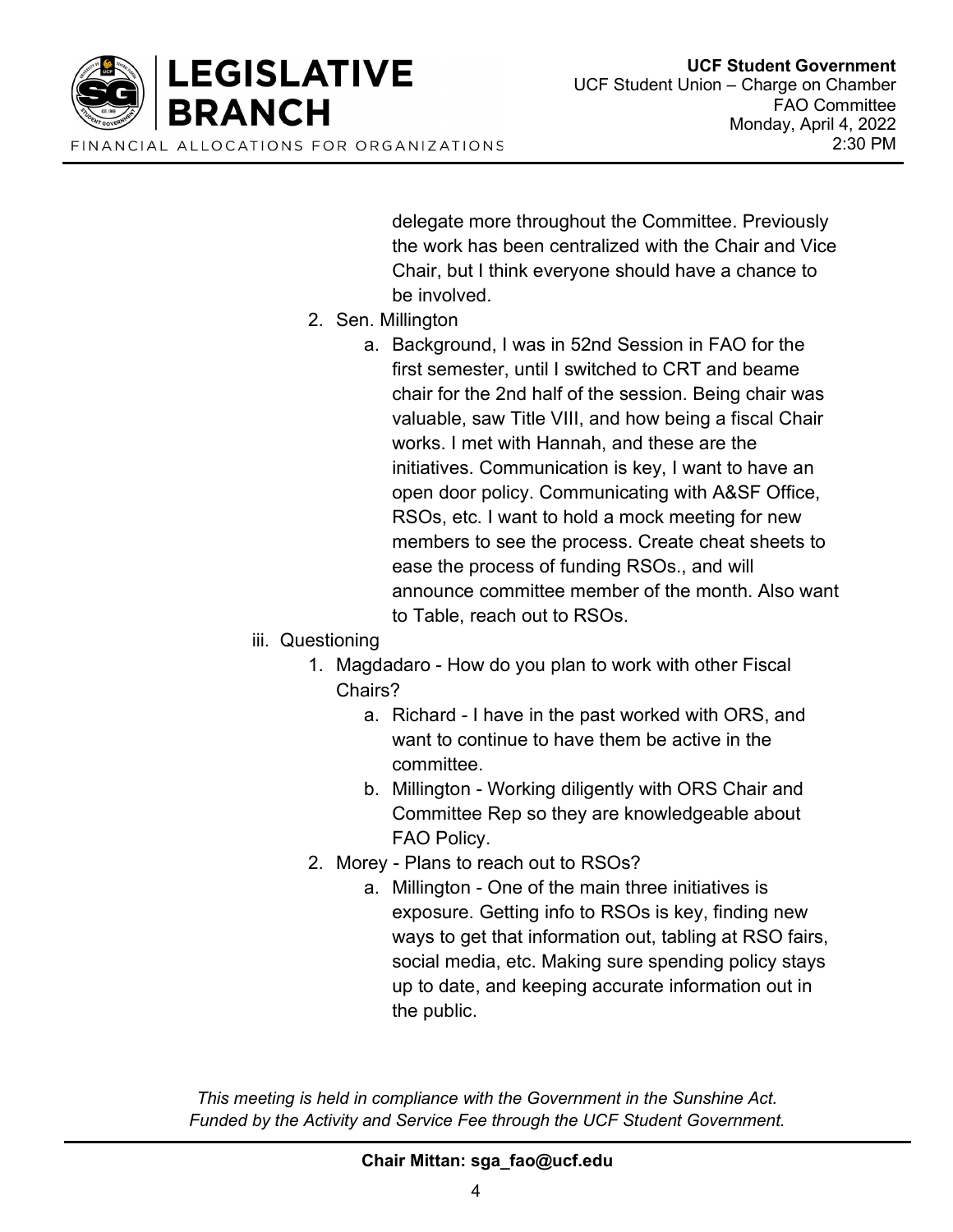

- b. Ricard Creating a fiscal team and Senators willing to go to RSOs, meeting them where they are at, educated on fiscal policy. RSOs are returning, so what we are doing is working, but need to reach more.
- 3. Holmes What issues have you run into on FAO or other Fiscal, and how did/will you answer them?
	- a. Richard Biggest issue I saw was timeline discrepancies. We have a set timeline, but have the ability to bend those rules. That made it confusing for RSOs as well as our own Senators. Want to be more strict on keeping the set timeline for clarity.
	- b. Millington Process can be daunting for new RSOs, people who haven't gone through before. Saw as chair lots of confusion on process. Being Chair gives you lots of opportunities to clear up confusion before it gets to Committee.
- 4. Spaulding How will you make sure to hold yourself/Committee accountable?
	- a. Millington If you aren't holding yourself accountable, everything else falls apart. Very organized person, uses a planner to keep track of dates and to-do lists. Always open to constructive criticism from the Committee, want to hear from you all.
	- b. Richard We all ran to be here, so we should all hold ourselves accountable. Hopes Committee would be able to come to him to address concerns and give feedback. Want everyone to get involved, which will help them feel accountable to the committee.
- 5. Foster How will you handle disgruntled students in Committee, especially directed at Chair?
	- a. Richard Eye of the hurricane, very good at staying calm when others are chaotic. Understand where the student is coming from, what they are experiencing.

This meeting is held in compliance with the Government in the Sunshine Act. Funded by the Activity and Service Fee through the UCF Student Government.

Chair Mittan: sga\_fao@ucf.edu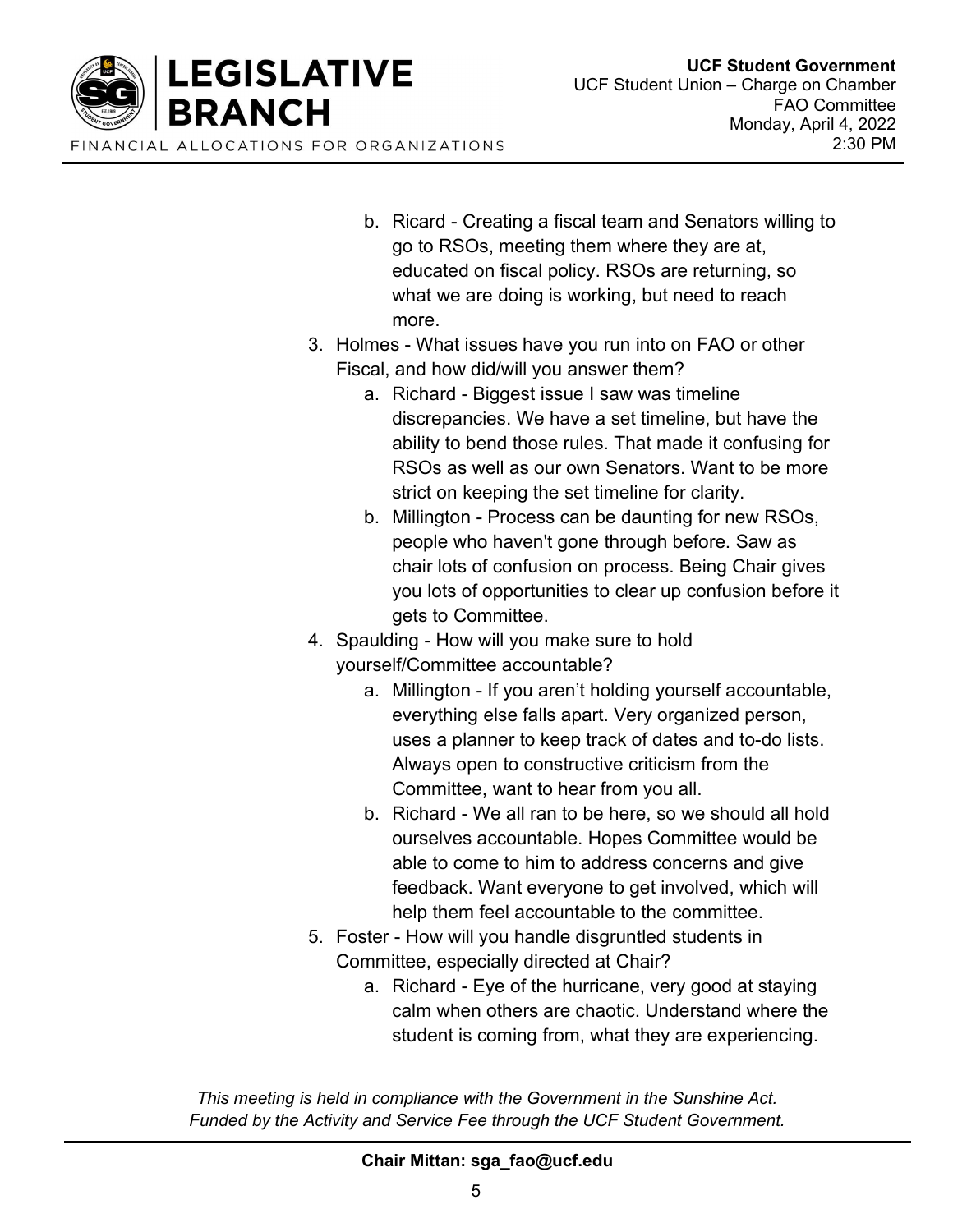

b. Millington - Also calm when situations occur. In CRT when we ran out of money, students were frustrated about not being able to get funded. Watching the current chair handle that situation stayed with her.

## iv. Debate

- 1. Morey Both Candidates very qualified, as a new Senator without huge context, supporting RIchard. The main initiative that stood out was creating the Fiscal team.
- 2. Foster Really hard to choose. Supporting Senator Richard. As FAO Vice Chair, he stepped up for a role that no one else wanted. He knows fiscal policies well, and caught issues with allocations that no one else did.
- 3. Spaulding Speaking in favor of Millington, reviewing her initiatives, one thing that stood out was being willing to hold a mock meeting, to make sure we all understand the process. Also wants to table and to do outreach.
- 4. Magdadaro Difficult decision, worked with both of the Senators. Supporting Millington, her initiatives resonated with me, seeing how FAO functions and should be led, her initiatives addressed those effectively. Outreach is specifically important, mock meetings are also very important.
- v. Vote
	- 1. 3-7-3, Chair Millington is elected.
- 13. Final Roll Call: 12/14
- 14. Adjournment: 3:07 PM

## Key:

P - Present A - Absent MTD - Move to Debate MTV - Move to Vote MTA- Move to Amend PP - Postpone